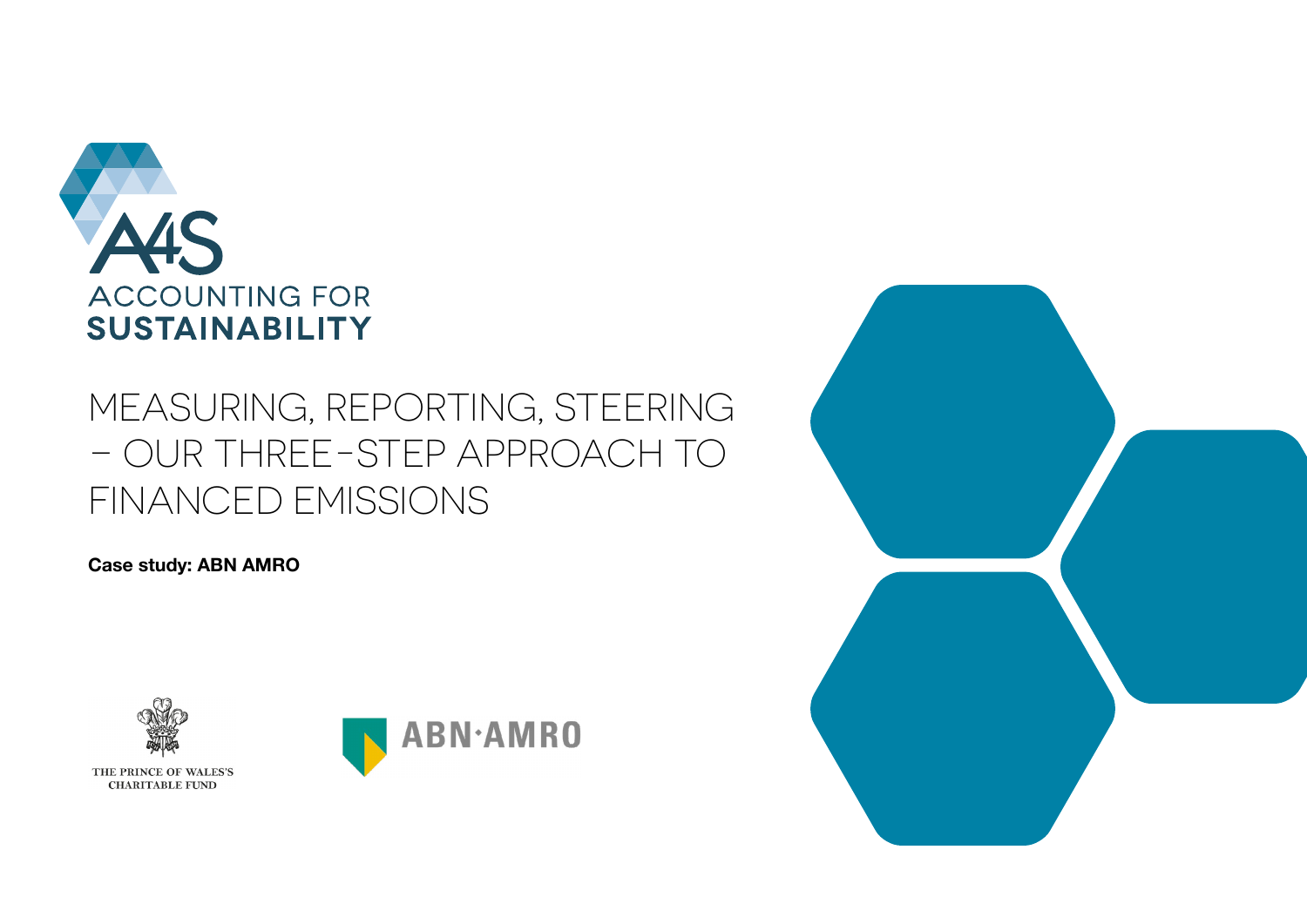

### **WHAT?**

ABN AMRO is a global bank based in the Netherlands. It is the third largest bank in the Netherlands,<sup>1</sup> with total assets of  $\epsilon$ 396 billion.<sup>2</sup> We provide retail, private, commercial and corporate banking services and manage just over €289 billion of client assets.3

Our purpose is "Banking for better, for generations to come". To support our purpose, we have a bank-wide goal to bring our lending and client investment portfolio in line with at least a well-below 2°C scenario and to support the transition to a net zero economy by 2050.4

We have been capturing and reporting the greenhouse gas emissions (GHGs) from our business operations for a number of years. However, the majority of our overall GHG footprint lies in our lending and client investment portfolio – but there was no consistent approach to capturing this information across the industry. To address this, in 2015 we partnered with 13 other Dutch financial institutions, who shared the desire to take responsibility to accelerate the transition to a net zero economy, to launch the **[Partnership for Carbon Accounting](https://carbonaccountingfinancials.com/)  [Financials](https://carbonaccountingfinancials.com/)** (PCAF). PCAF expanded into North America in 2018 and launched globally in 2019.

#### **The Partnership for Carbon Accounting Financials**

PCAF is a "global partnership of financial institutions that work together to develop and implement a harmonized approach to assess and disclose the greenhouse gas (GHG) emissions associated with their loans and investments".5 PCAF's objectives are to make GHG accounting common practice in the financial sector through the development of a global GHG accounting standard and to encourage financial institutions to commit to assess and disclose their financed emissions.<sup>6</sup> Over 100 financial institutions have joined and over 20 have already disclosed their financed emissions.

The **[Global GHG Accounting & Reporting Standard for the Financial Industry](https://carbonaccountingfinancials.com/files/downloads/PCAF-Global-GHG-Standard.pdf)** was launched in 2020 and provides detailed methodological guidance to measure and disclose GHG emissions associated with six asset classes to date: listed equity and corporate bonds; business loans and unlisted equity; project finance; commercial real estate; mortgages; and motor vehicle loans. The standard has been reviewed by the **[Greenhouse Gas Protocol](https://ghgprotocol.org/)** and conforms with its requirements.

Using the PCAF standard will allow financial institutions to measure financed emissions from their loans and investments, which provides useful information to identify and manage climate-related transition risks and opportunities. For example, financed emissions can be used as a metric to stress test the resilience of portfolios against climate policies that could have a material effect on the viability of an activity (such as carbon pricing).

<sup>1.</sup> Source: S&P Global Market Intelligence. The World's 100 Largest Banks – 2020

<sup>2.</sup> **[ABN AMRO, Annual Report 2020](https://assets.ctfassets.net/1u811bvgvthc/1IHlVdHZhHfAR8ODgWySms/ab7a4883991a87691f05796a2bea6524/ABN_AMRO_____Annual_Report_2020.pdf)**

<sup>3.</sup> **[ABN AMRO, Annual Report 2020](https://assets.ctfassets.net/1u811bvgvthc/1IHlVdHZhHfAR8ODgWySms/ab7a4883991a87691f05796a2bea6524/ABN_AMRO_____Annual_Report_2020.pdf)**

<sup>4.</sup> **[ABN AMRO, Guiding a Bank's Portfolio to Paris](https://assets.ctfassets.net/1u811bvgvthc/2zR80rifcwjQsML9vP5XFQ/6dbe49127fd5d34dec98115e2fbde240/ABN_AMRO_Guiding_a_Bank-s_Portfolio_to_Paris.pdf)**

<sup>5.</sup> **<https://carbonaccountingfinancials.com/about>**

<sup>6.</sup> Greenhouse gas emissions financed by the loans and investments of financial institutions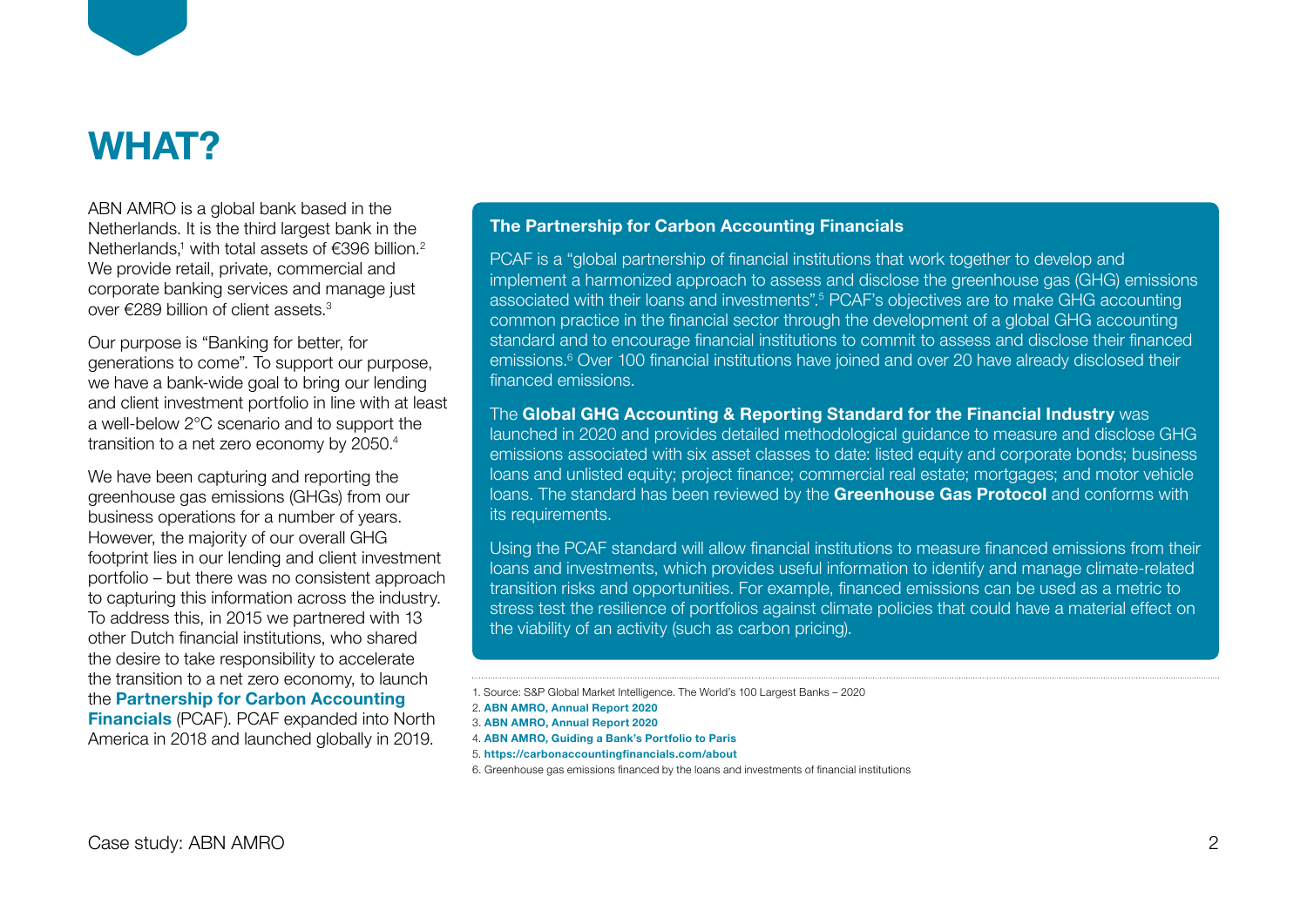#### **GHG Emissions of ABN AMRO's lending portfolio**

|               |                                                     |                                               |                           | 2020                                                        | 2019                     |                    |                                                                          |  |
|---------------|-----------------------------------------------------|-----------------------------------------------|---------------------------|-------------------------------------------------------------|--------------------------|--------------------|--------------------------------------------------------------------------|--|
| Summary table |                                                     | <b>GHG</b><br>Emissions (ktCO <sub>2</sub> e) | <b>EAD</b><br>million EUR | <b>GHG</b> emissions<br>per million EUR lent<br>(tCO,e/min) | GHG<br>Emmissions (kton) | EAD<br>million EUR | <b>GHG</b> emissions<br>per million EUR lent<br>(tCO <sub>2</sub> e/mln) |  |
| RoW           | Corporate loans & non-listed equity RoW             | 13,580                                        | 40,619                    | 334                                                         | 14,832                   | 53,734             | 276                                                                      |  |
| <b>NL</b>     | Corporate loans & non-listed equity NL <sup>2</sup> | 8,463                                         | 52,409                    | 161                                                         | 8,882                    | 56,999             | 156                                                                      |  |
| <b>NL</b>     | Commercial real estate                              | 333                                           | 7.207                     | 46                                                          | 340                      | 7,028              | 48                                                                       |  |
| <b>NL</b>     | Mortgages                                           | 3,353                                         | 163,586                   | 20                                                          | 3,380                    | 163,860            | 21                                                                       |  |
|               | Out-of-scope <sup>1</sup>                           |                                               | 143,533                   |                                                             |                          | 111,626            | $\circ$                                                                  |  |
| SCOPE 3:      |                                                     | 25,729                                        | 407,354                   | 63                                                          | 27,433                   | 393.247            | 70                                                                       |  |

Clients out -of scope, including consumer lending, institutions, central banks and governments.

Includes clients where country is missing <sup>3</sup> FAD incl. on-balance off balance. Beno, derivatives).

Note: These calculations are in accordance with PCAF Methodology (Partnership for Carbon Accounting Financials carbonaccountingfinancials com). Calculation excludes consumer loans, other retail and client investments. Plea Exposure at Default per business line

The following PCAF Data Quality scores are applicable:

- Corporate Ioans & non-listed equity RoW: Score 5<br>- Corporate Ioans & non-listed equity NL: Score 5

Commercial real estate: Score 4

Mortgages: Score 5

|                                     | <b>GHG Emissions (kton)</b> |       |         |                                           | <b>GHG Emissions (kton)</b> |                |                |
|-------------------------------------|-----------------------------|-------|---------|-------------------------------------------|-----------------------------|----------------|----------------|
|                                     | 2020                        | 2019  | Delta   |                                           | 2020                        | 2019           | Delta          |
| Agriculture (A)                     | 4,799                       | 3,969 | 830     | Scientific and technical activities (M)   | 9                           | 6              | $\overline{2}$ |
| Minerals (B)                        | 6,168                       | 8,235 | (2,066) | Administrative services (N)               | 76                          | 96             | (20)           |
| Industry (C) <sup>1</sup>           | 1,957                       | 1,842 | 114     | Regional administration (0)               | $\mathbf{0}$                | $\overline{2}$ | (2)            |
| Utilities (D)                       | 2,685                       | 1,544 | 1,141   | Education (P)                             | 13                          | 14             | (1)            |
| Water distribution (E)              | 247                         | 310   | (63)    | Healthcare (Q)                            | 154                         | 141            | 13             |
| Construction (F)                    | 49                          | 37    | 13      | Recreation (R)                            | 12                          | 14             | (2)            |
| Retail (G)                          | 528                         | 796   | (268)   | Other Services (S)                        | 8                           | $\overline{9}$ | (1)            |
| Transport (H)                       | 2,486                       | 2,668 | (182)   | Activities of households as employers (T) |                             | $\sim$         | $\sim$         |
| Leisure (I)                         | 44                          | 36    | 8       | Extraterritorial organisations (U)        |                             |                |                |
| Information and communication (J)   | 24                          | 47    | (23)    | No Sector                                 | 2,362                       | 3,491          | (1, 129)       |
| Financial Services (K) <sup>1</sup> | 414                         | 449   | (36)    | <b>Total kton CO<sub>2</sub></b>          | 22,043                      | 23,713         |                |
| Real estate (L) <sup>1</sup>        | $\overline{9}$              | 8     |         | Excluding CB CRE.                         |                             |                |                |

GHG Emissions of ABN AMRO's lending portfolio, **[Non-financial data & Engagement 2020](https://assets.ctfassets.net/1u811bvgvthc/1olpiWHspce4AM7JExHm0a/b9dc3ce18d9f8a1e3fd5c5494c185733/ABN-AMRO_Non-financial_data_and_Engagement_2020.pdf)**, ABN AMRO

table below what is and is not included. For our private banking investment portfolio, we disclosed emissions from €70 billion of client assets (direct and indirect exposure to stocks and corporate bonds, excluding cash). Calculations are also based on PCAF methodology.

#### **Private Banking - Emissions Client Assets**

The table below contains the carbon emissions of our private banking operations. These calculations are based on PCAF methodology (Partnership for Carbon Accounting Financials carbonaccountingfinancials.com).

| 2020                                                                           |        | 2019      |
|--------------------------------------------------------------------------------|--------|-----------|
| EUR invested (in millions)                                                     | 70,287 | 63,976    |
| Total emissions scope 1&2 (tCO2e)                                              |        | 7,155,723 |
| Emissions per million EUR invested                                             |        | 111.85    |
| and Nissa and indicate amounts in attacks and approach boundary and discussion |        |           |

For the calculations of the GHG emissions of our Client Assets (derived from ISS), the PCAF Quality Data Score ranges from Score 1 to 4 depending on the data available per company

Private Banking – Emissions Client Assets, **[Non-financial data & Engagement 2020](https://assets.ctfassets.net/1u811bvgvthc/1olpiWHspce4AM7JExHm0a/b9dc3ce18d9f8a1e3fd5c5494c185733/ABN-AMRO_Non-financial_data_and_Engagement_2020.pdf)**, ABN AMRO

In 2016, we disclosed the financed emissions from our residential mortgage portfolio because of the size of the portfolio on our balance sheet. Since 2018, we used PCAF methodology to disclose<sup>7</sup> the emissions financed by our lending and investment portfolios across all asset classes on our balance sheet that currently have a methodology available.<sup>8</sup> This included 100% of our residential mortgages of €164 billion, commercial real estate of €7 billion and corporate loans of €93 billion (all numbers based on Exposure at Default). Emissions from corporate loans and non-listed equity were then broken down further by sector. Certain financial products and loans to specific counterparties like governments do not yet have a methodology available that can be used to estimate the GHG emissions. We disclose in the footnotes of the

#### 7. **[ABN AMRO, Non-financial data & Engagement](https://assets.ctfassets.net/1u811bvgvthc/1olpiWHspce4AM7JExHm0a/b9dc3ce18d9f8a1e3fd5c5494c185733/ABN-AMRO_Non-financial_data_and_Engagement_2020.pdf)**

8. Currently out of scope asset classes include consumer lending, institutions, central banks and governments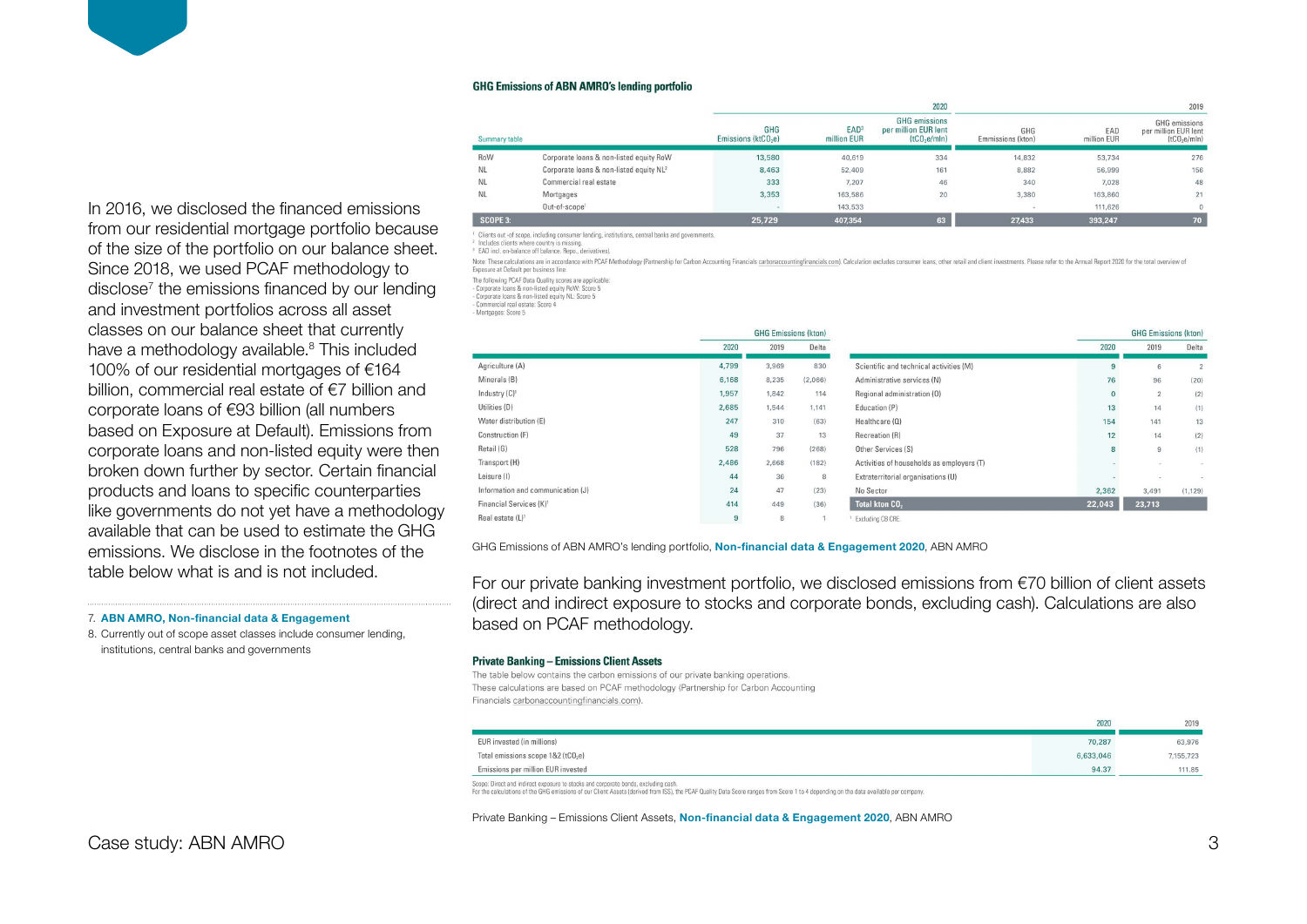

# **WHY**

A key driver for initially measuring our financed emissions was our own ambition to become a more sustainable bank and to help our clients incre cactal lable can wand to help can ellente<br>on that journey. To identify the carbon emissions in the portfolios that we finance, we use the PCAF methodology to help us identify where the carbon is on our balance sheet and which clients and sectors we can support in the transition. ch mat journey. To it Stabbility Board Board in Climate Stability Board Financial Disclosures

Clarity on climate impact is also increasingly what our clients want. For example, we have seen a tremendous growth in private banking clients' attention and appetite for more sustainable investments over the past few years. Our clients' sustainable investments increased to €26 billion during 2020 – well above our target of  $E$ 22.5 billion – supported by an increase in demand for sustainable contracts and our improved offering of funds. The selection of companies and funds within our sustainable investment products is based on how they operate in regards to the environment, social impact and governance, as well as their financial results. Understanding as were as their in ian old results. Onderstand<br>and reporting on our financed emissions is an important part of supporting these private the context of the context of the banking clients. Clarity on climate impact is also increasingly what  $\mu$ dinancial industriatives that develop guidance and methods for steering for steering for steering financial for steering financial for steering for steering financial for steering for steering financial for steering f

Alongside this, the regulatory environment is changing. Accounting for financed emissions is likely to become a much bigger part of the

regulatory agenda in the next couple of years, becoming mandated rather than optional. We are influenced

**"Experience has shown us that it takes time methods** as we shape **to get to grips with carbon data and to shift helial financial sector sector** financial sector research and development of broader financial sector research and development of broader financial sector research and devel **the mindset of an organization, so starting** improve our **this work ahead of regulatory change has ABN AMROYS AND TED AT AMELIAN been helpful for us. We would encourage other** order to align with institutions to get started too." **and pursuing the started too. and pursuing efforts in the table l**  $t_{\text{t}}$  the temperature increase to  $1.5^{\circ}$ 

In addition to the evolving regulatory landscape, we are influenced by other significant end and financial industry international, national and financial industry initiatives as we shape our climate strategy and improve our measurement of climate-related risks and reporting of financed emissions in order to align with the Paris Agreement goals, as illustrated in the table below.



This diagram shows various levels of commitments and regulations that influence ABN AMRO's climate actions, Changing. Accounting for financed emissions [Guiding a Bank's Portfolio to Paris: Our journey of Paris alignment 2021](https://assets.ctfassets.net/1u811bvgvthc/2zR80rifcwjQsML9vP5XFQ/6dbe49127fd5d34dec98115e2fbde240/ABN_AMRO_Guiding_a_Bank-s_Portfolio_to_Paris.pdf), ABN AMRO. (SFR refers to the sustainable finance regulation, TCFD is the Task Force on Climate-related Financial Disclosures)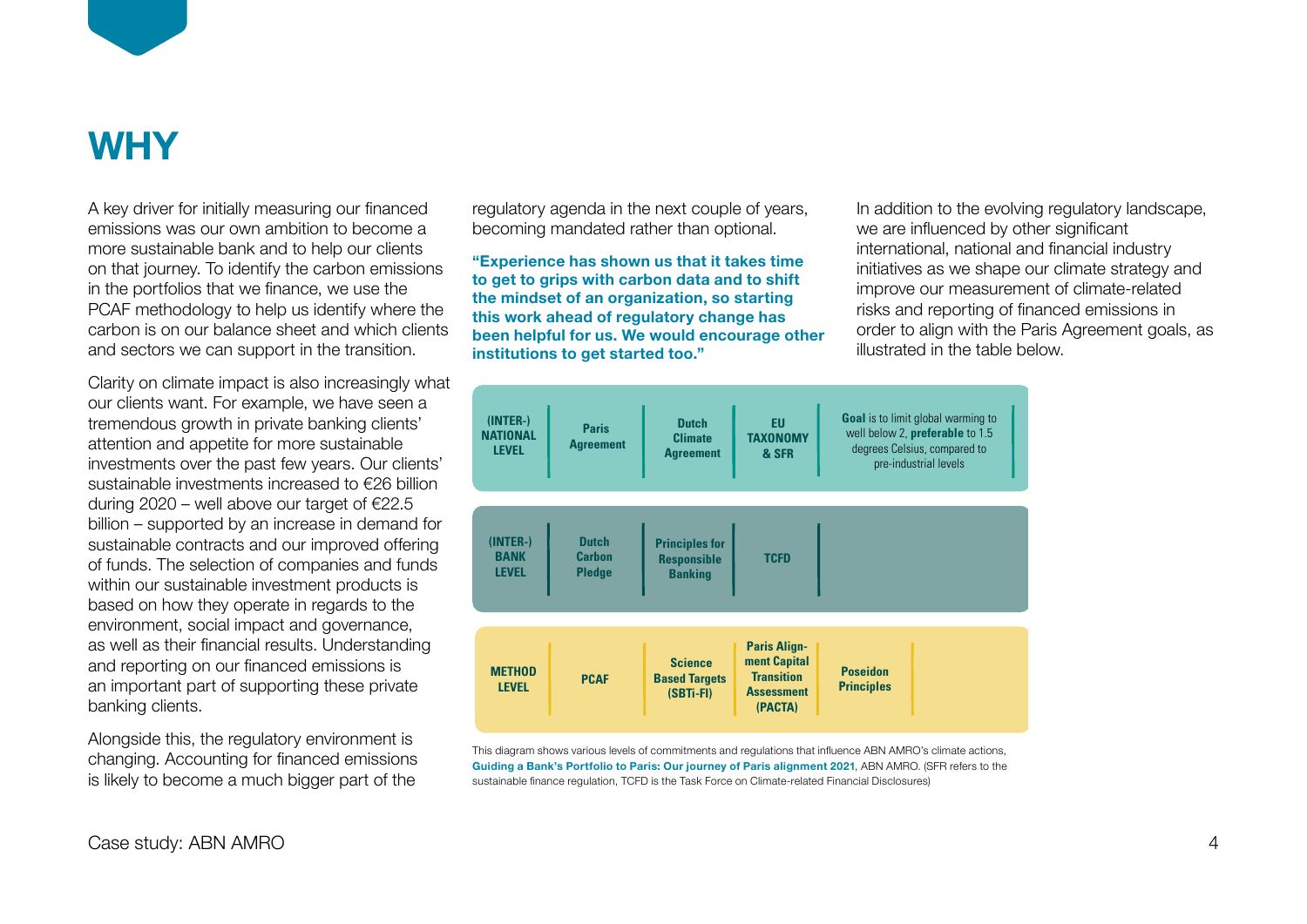

# **HOW**

Measuring and reporting our financed emissions involves a multidisciplinary approach. The finance team collaborates with sustainability, risk and strategy teams as well as commercial business lines.

We take a three-step approach to accounting for and managing financed emissions: measuring, reporting and steering.

### MEASURING

The better the underlying data, the more reliable our reporting can be in terms of transparency and comparability of outcomes, which in turn enables more informed decision making. This is an area that is still being actively developed. There are ongoing debates around methodology, scope and data quality, and it is currently hard to get data at the level of individual clients for some asset classes.

To calculate our financed emissions we use **[Statistics Netherlands \(CBS\)](https://www.cbs.nl/en-gb)** and **[Netherlands Enterprise Agency \(RVO\)](https://english.rvo.nl)** data and also buy data from various data providers. Not all clients are yet obliged to disclose or measure their own emissions under the current regulatory framework. Until this is the case, we

 $\epsilon$  need to use estimates to be able to report on at  $\qquad$  of each data source. The PCAF standare least an indication of our financed emissions.

Applying the methodology from the **[PCAF Global](https://carbonaccountingfinancials.com/files/downloads/PCAF-Global-GHG-Standard.pdf)  [GHG Accounting & Reporting Standard](https://carbonaccountingfinancials.com/files/downloads/PCAF-Global-GHG-Standard.pdf)** for each available asset class, we use emissions data from several sources to calculate the financed emissions of portfolios for a fixed point in time, in line with the end of our financial accounting period. Financed emissions are calculated by .<br>multiplying an attribution factor (the borrower or investee's share of total emissions allocated to the loan or investment, specific to that asset class) by the emissions of the borrower or investee, as shown in the formula below.

A data quality score for each asset class is assigned based on the availability and quality

of each data source. The PCAF standard gives guidance on scoring data quality from one to five (one being the highest quality, most certain; five being the lowest quality, uncertain). We can  $\frac{1}{2}$  accounting  $\alpha$  heporting standard for  $\alpha$  use this to assess where we are and plan a pathway towards higher quality data. We focus on improving the data quality score of the largest ions of portfolios for a fixed point in time, earbon-emitting sectors in order to increase the in the end of our milancial accounting reliability of our measurements, enabling more complete analysis and comparison of results.

ee's share of total emissions allocated to the Measuring financed emissions sets a baseline we can use to track progress against our emissionswestment, specific to that asset class) can use to thack progress against our emission<br>missions of the borrower or investee, as chased targets, including net zero by 2050. the formula below. The same institutions of the same companies with the formula below. design strategies and implement actions to reach the emissions targets.



Formula for the general approach to calculate financed emissions, **[The Global GHG Accounting & Reporting Standard for the Financial Industry](https://carbonaccountingfinancials.com/files/downloads/PCAF-Global-GHG-Standard.pdf)**, p.38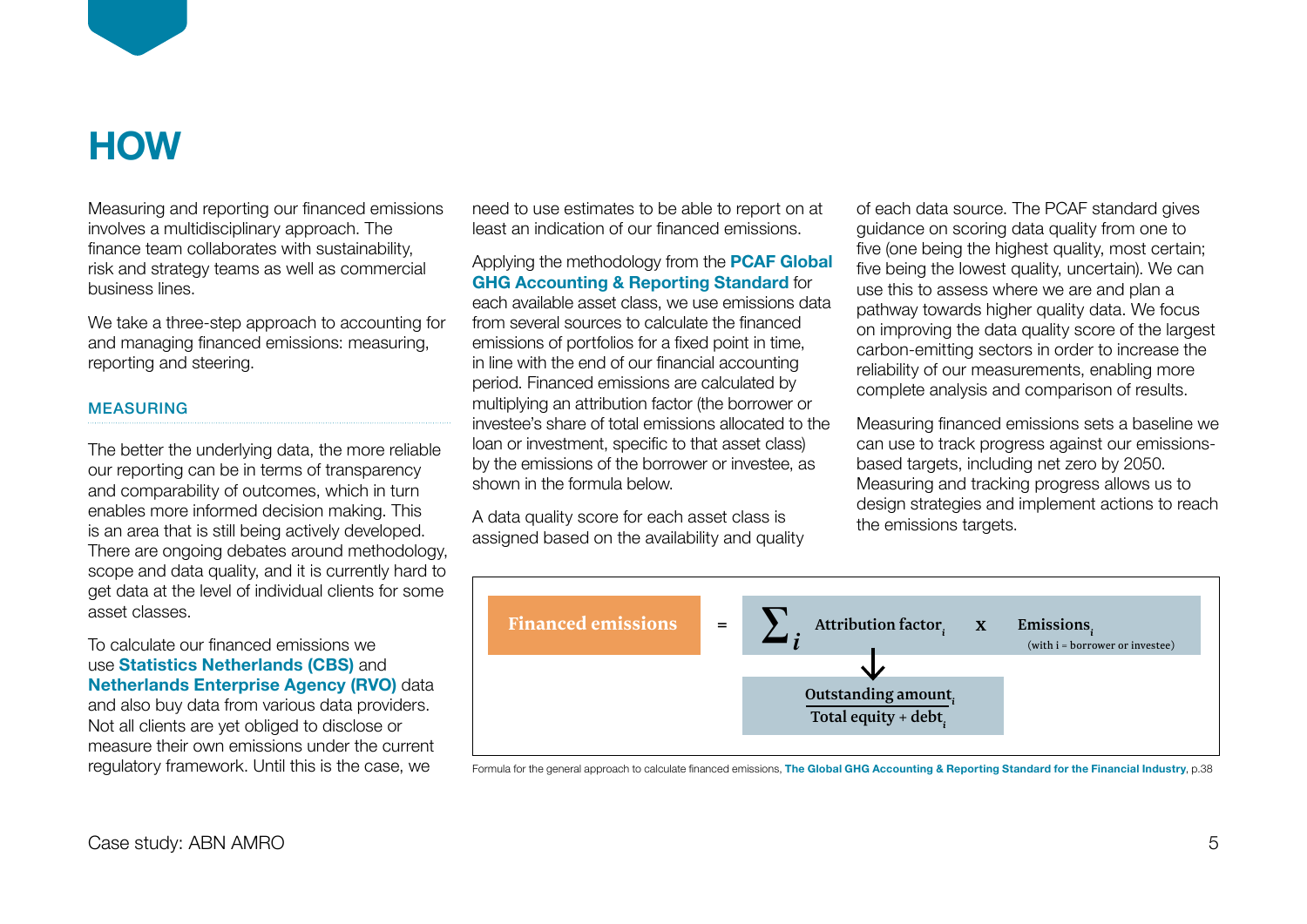#### REPORTING

Financed emissions data is incorporated into our Annual Report. It is also included in more detail in our Non-financial data & Engagement 2020 report<sup>9</sup> where we have reported the GHG emissions of our lending portfolio (including the breakdown by sector) and of our client investments. Reporting on financed emissions enables our stakeholders to understand the climate impact of our lending and investment activities as well as reinforcing our commitment to aligning our portfolios with at least a wellbelow 2°C scenario.

With our Mission 2030<sup>10</sup> pledge to make real estate more sustainable, we set a goal to bring all of the buildings that we help finance up to a weighted average energy label A. PCAF methodology assists us in understanding the average carbon intensity for each building so we can drive the actions necessary to improve the energy performance of buildings through sustainable renovations, disposals of older buildings and inflows of new buildings.

We believe in highly transparent external reporting on financed emissions and the methodologies, including PCAF, that we use. This is not an area where it pays to be competitive – developing financed emissions measurement and reporting practices as a sector benefits us all. Sharing feedback and best practices with our peers will help the reporting process to evolve and improve.

We have also piloted a number of science-based tools, scenarios and methodologies to assess and measure the alignment with 2050 net zero emissions targets for different sectors in our portfolio. This includes the **[Paris Agreement](https://2degrees-investing.org/resource/pacta/)  [Capital Transition Assessment Tools](https://2degrees-investing.org/resource/pacta/)  [\(PACTA\)](https://2degrees-investing.org/resource/pacta/)** and the **[Science Based Targets](https://sciencebasedtargets.org/sectors/financial-institutions)  [initiative for Financial Institutions \(SBTi-FI\)](https://sciencebasedtargets.org/sectors/financial-institutions)**. Piloting multiple methods has been an important step for us so that we can actively contribute to platforms and partnerships which will assist the whole financial sector. For further details on the science-based methods that we have piloted across multiple sectors, see **[Guiding a Bank's](https://assets.ctfassets.net/1u811bvgvthc/6sGh4HraHXoLD3FBqubLXe/61bff048e460ff735db9357826d39fe6/ABN_AMRO_Guiding_a_Bank-s_Portfolio_to_Paris.pdf)  [portfolio to Paris](https://assets.ctfassets.net/1u811bvgvthc/6sGh4HraHXoLD3FBqubLXe/61bff048e460ff735db9357826d39fe6/ABN_AMRO_Guiding_a_Bank-s_Portfolio_to_Paris.pdf)**.

In 2020 we obtained limited assurance for the first time on our total scope 3 emissions number as included in the Integrated Report. Obtaining assurance gives stakeholders a level of comfort in the reported data and the external critique helps us to improve the process where possible. The assurance process in general has also been helpful for us, as it provides a critical external view on the processes we have set up and helps us to improve them where possible.

<sup>9.</sup> **[ABN AMRO, Non-financial data & Engagement](https://assets.ctfassets.net/1u811bvgvthc/1olpiWHspce4AM7JExHm0a/b9dc3ce18d9f8a1e3fd5c5494c185733/ABN-AMRO_Non-financial_data_and_Engagement_2020.pdf)**

<sup>10.</sup> **[ABN AMRO, Mission 2030: Making real estate more sustainable](https://www.abnamro.com/en/themes/mission-2030-making-real-estate-more-sustainable)**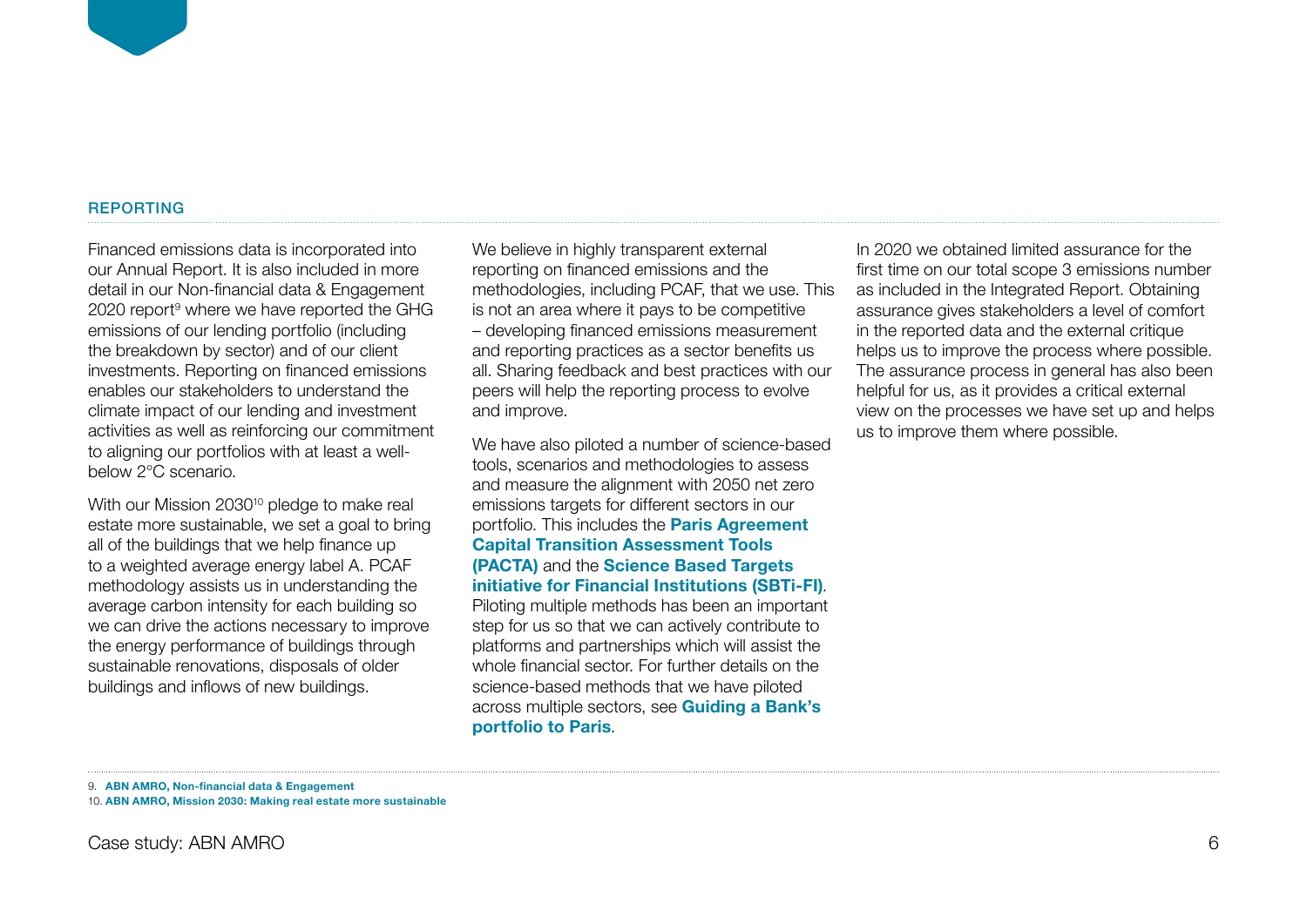#### **STEERING**

We use our reported financed emissions data to inform and help guide our approach – the next step is adjusting our products, processes and training – so we can meet our climate commitments of bringing our lending and client investment portfolio in line with at least a well-below 2°C scenario. Use of our financed emissions data helps to steer our target setting process to align our portfolios with our net zero commitment in conjunction with evolving government and regulatory targets. But to be able to steer, we need to measure and report to get a clear sense of the volume of our carbon emissions and how they are distributed across our portfolio.

Analysing the carbon emissions of the investment portfolios of our private banking clients using PCAF methodology provides us with a methodology to think about how we can guide the selection of companies in our clients' portfolios towards alignment with carbon reduction targets and support the transition towards net zero. We believe that it is our responsibility to support and inform our clients to make more sustainable investment choices in order to mitigate their investment risk.<sup>11</sup> For example, in October 2020 we announced that we will give quarterly reports to the clients who use our investment advice and asset management services.

These reports will contain portfolio-level information about the sustainability impact of their investments, including the contribution towards achieving the Paris Agreement goals.12 With data availability improving as more companies publish their emissions data, the scope for more complete analysis of portfolios will also improve, enabling clients and advisers to steer towards less carbon-intensive portfolios.

11. **[ABN AMRO, Annual Report 2020](https://assets.ctfassets.net/1u811bvgvthc/1IHlVdHZhHfAR8ODgWySms/ab7a4883991a87691f05796a2bea6524/ABN_AMRO_____Annual_Report_2020.pdf)**

12. **[ABN AMRO, Extra insight into sustainability impact of investments for ABN AMRO clients](https://www.abnamro.com/en/news/extra-insight-into-sustainability-impact-of-investments-for-abn-amro-clients)**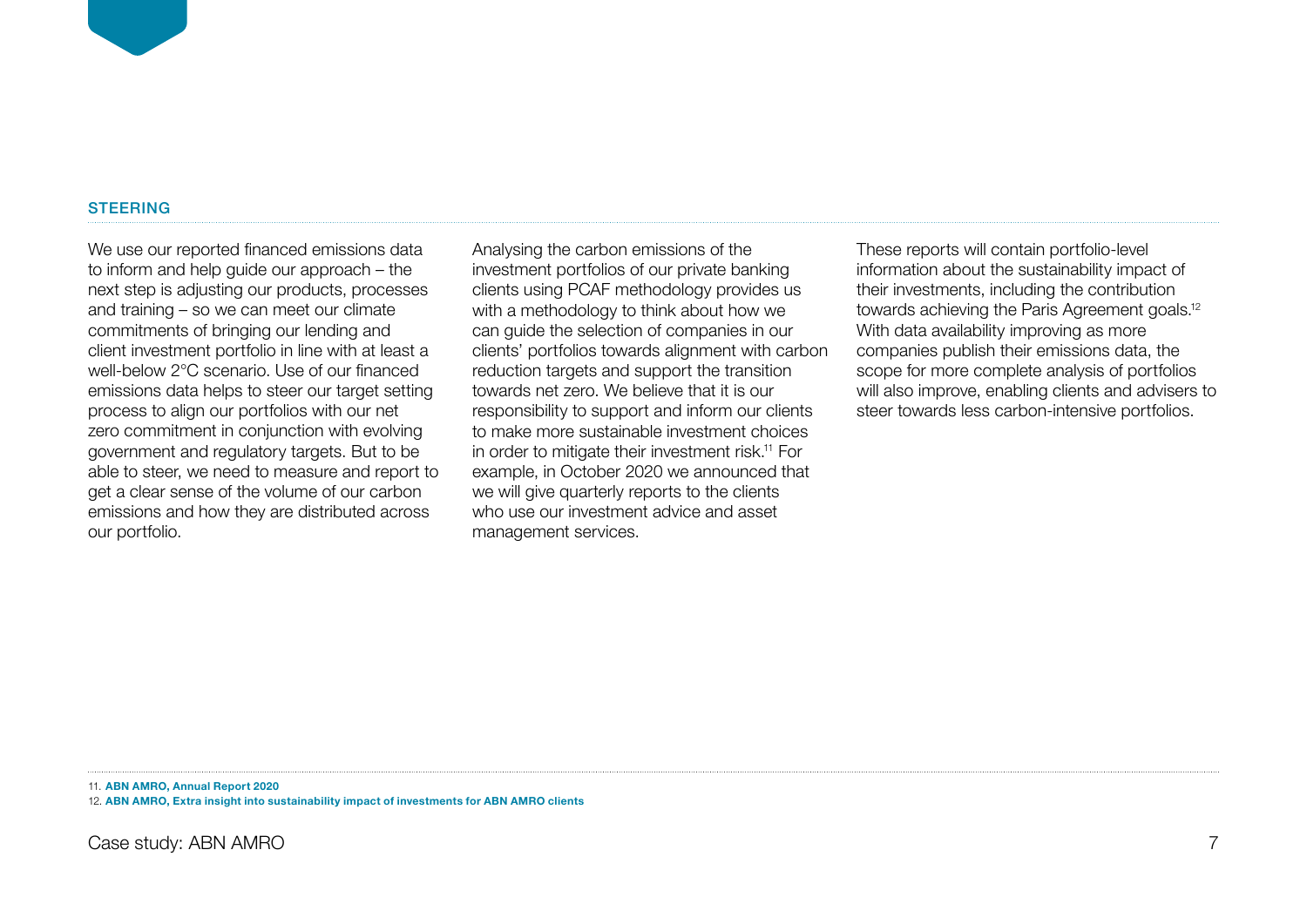#### OVERCOMING CHALLENGES

There are a number of challenges involved in accounting and reporting for financed emissions. Some of the issues we have faced and how we have approached them include:

**•** Getting financed emissions on the agenda Banks have long to-do lists, so it is easy to lose momentum on something that is currently optional. Bringing sustainability in general into board-level discussions and having an active role in initiatives such as PCAF helped to give us direction and prioritize this work throughout the bank.

**•** Understanding data

Data quality can vary by asset class and this affects how we can use the data; the conclusions we can draw from less granular data are more limited. For listed investments a lot of good, robust data is available at a highly granular level because these companies report on their emissions. Less data is available for corporate loans, though, so we multiply a

sector average by our exposure, which means our figures are partially based on estimates but slowly improving as more accurate data is becoming available.

### **•** Delivering science-based targets The **[Science Based Targets initiative](https://sciencebasedtargets.org/)** offers another methodology aimed at calculating and lowering emissions. For the banking sector, this approach is still very new and so applying it can be challenging. To help us navigate this, **[we have joined the Science Based](https://www.abnamro.com/en/news/how-far-is-abn-amro-along-the-road-to-paris)  [Targets initiative for Financial Institutions](https://www.abnamro.com/en/news/how-far-is-abn-amro-along-the-road-to-paris)**  together with a few other banks. Partnerships like this are a way both to enrich our understanding of different methodologies and to play a role in developing useful guidance for

### **•** Resisting the incentives to divest

our sector.

To improve our emissions with the current methodologies available, we would need to divest from carbon-intensive sectors. While this would make our own balance sheet look greener, it would not have an impact on the total carbon emissions in the world. We need approaches geared towards stewardship, steering towards a focus on transition rather than divestment. This is a sector-level issue, so we participate in various initiatives and work to advance the conversation in this area.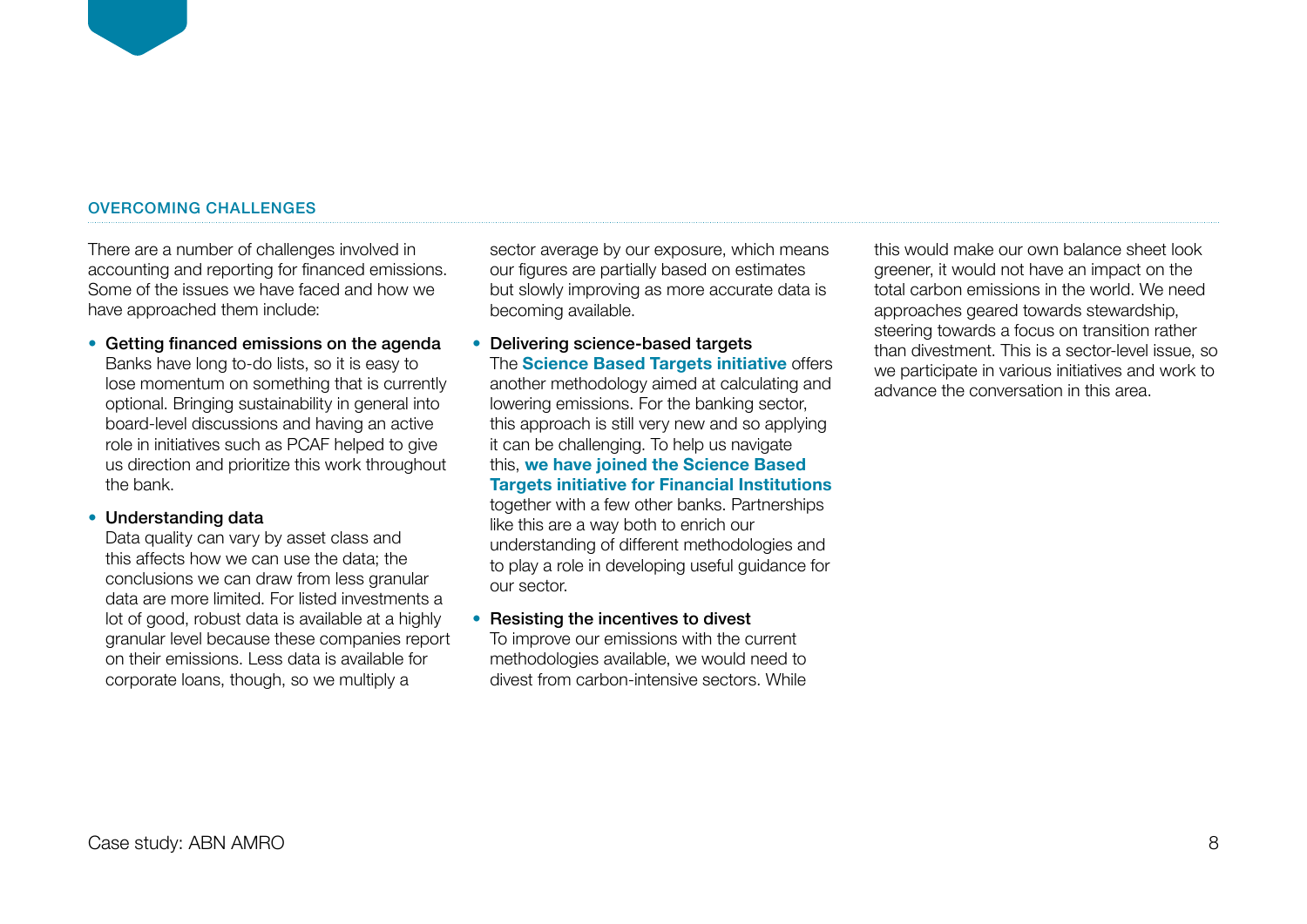

We have started an initiative to see how we can improve data quality – using the PCAF framework – for the sectors in our portfolio where there are bigger transition risks or greater carbon intensity. To achieve this, we will investigate what partnerships exist that could help us access better data and explore what data is available in the market. It is likely that the data collected will support our financial reporting, adding climate-related data into credit risk provisioning and capital requirement calculations. We are developing a detailed roadmap for the next steps in obtaining good quality, robust, third-party data, including the processes involved in understanding and embedding it into risk management and financial reporting.

On the external reporting side, we are working to improve our alignment with the Task Force on Climate-related Financial Disclosures<sup>13</sup> recommendations, the EU's climate supplement to the non-financial reporting directive, and the future Corporate Sustainability Reporting Directive that will come into force for the 2023 reporting period. We continue to track developments in the regulatory landscape to ensure that we are well prepared and have the tools and data available to meet the introduction of mandatory reporting requirements.

We think science-based targets will help us to develop our stewardship activities towards Parisaligned portfolios, but further work is needed to develop methodologies and frameworks including the SBTi-FI, PCAF and PACTA. We will work with other banks, stakeholders and governments to develop methods and improve data to help enable this.<sup>14</sup>

13. **[A4S, TCFD Reporting Example – ABN AMRO](https://www.accountingforsustainability.org/content/dam/a4s/corporate/kh/casestudies/TCFD%20Reporting%20Example%20-%20ABN%20AMRO.pdf.downloadasset.pdf)** 14. **[ABN AMRO, Guiding a Bank's Portfolio to Paris](https://assets.ctfassets.net/1u811bvgvthc/6sGh4HraHXoLD3FBqubLXe/61bff048e460ff735db9357826d39fe6/ABN_AMRO_Guiding_a_Bank-s_Portfolio_to_Paris.pdf)**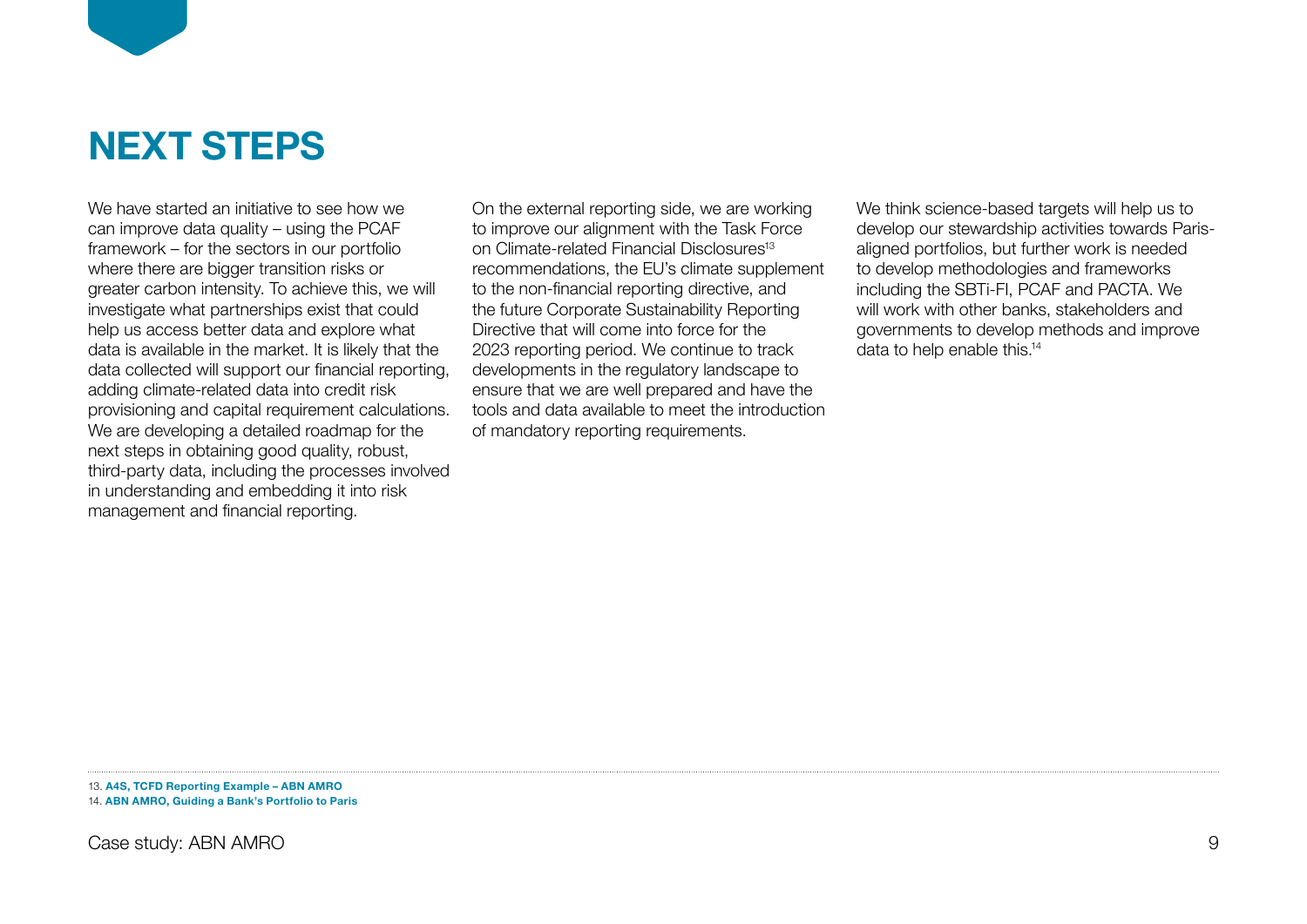# **TOP TIPS**

#### **START NOW**

The methodologies and approaches for measuring and reporting financed emissions in banks are not yet perfect, but if you wait until it is mandated then you will be starting too late. It takes time to embed the relevant data collection, manipulation and analysis into processes, controls and strategies. The time to get involved is now.

#### **…AND START SMALL**

Start with your most material portfolio and a small team, sponsored by senior management. From there you can build up your knowledge before you move on to a second portfolio. You will be able to refine your approach and engage more staff as you go, increasing your coverage from a solid foundation.

#### **COLLABORATE INTERNALLY**

Grow a community within your organization around measurement and reporting of financed emissions. Developing in this area will involve the work of many teams, including finance, risk, compliance and sustainability teams. You need to go together on this journey and work in partnership.

#### **…AND COLLABORATE EXTERNALLY**

Financed emissions is a rich area for collaborating. There are a number of initiatives and pilots that you can get involved in. Nobody has all the answers yet, but by becoming part of the community that is working on it, you can guide the focus, learn from others and help to find the solutions. This will stand you in good stead in your own work on financed emissions.